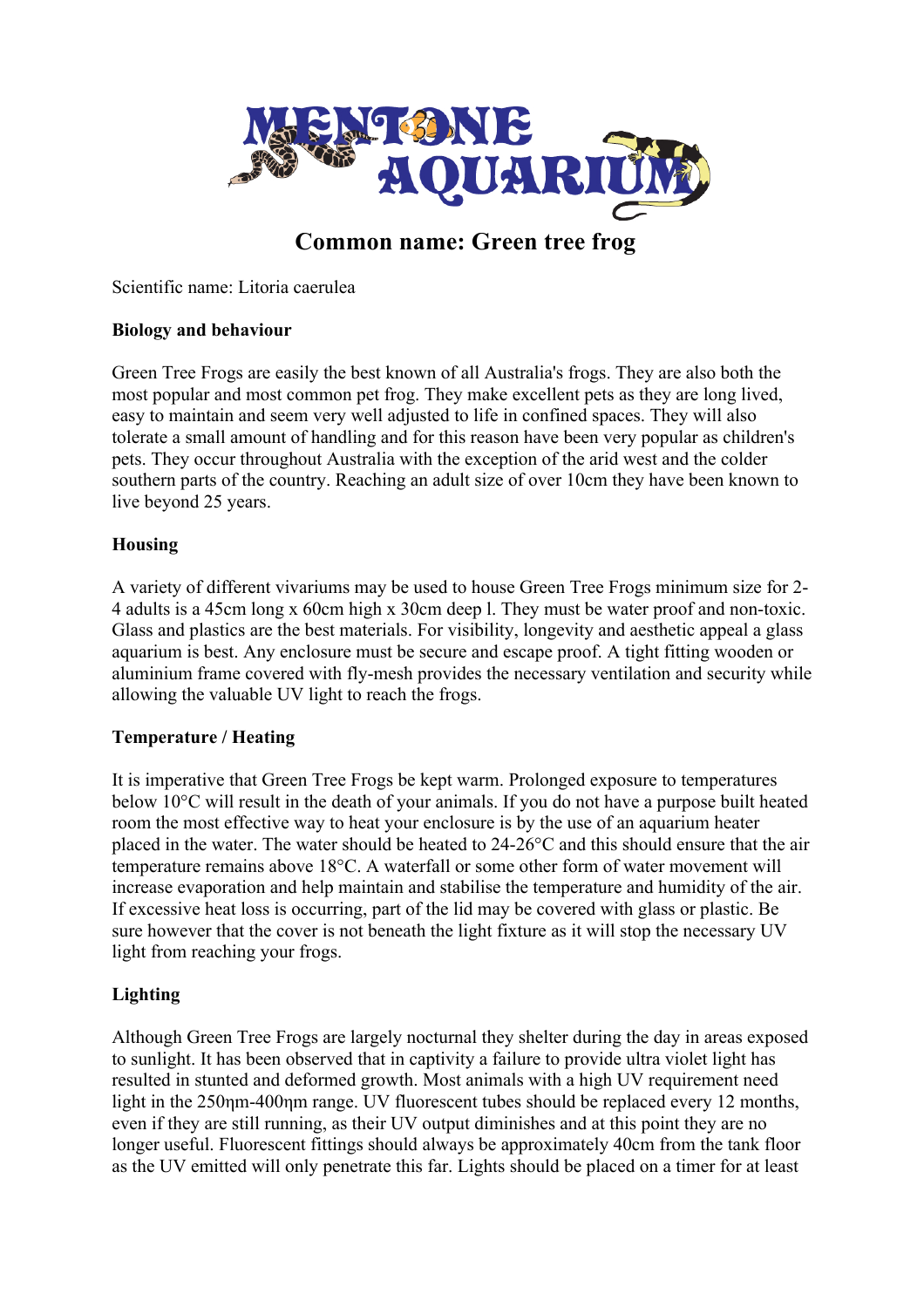6-8 hours a day - this helps to stimulate frogs and provides light for plant growth. For breeding, you may need to alter your day length with the seasons.

#### **Water**

Maintaining water quality is an important part of amphibian husbandry. Fortunately Melbourne's water supply is suitable for Green Tree Frogs, and only requires the removal of chlorine before it can be used. Water should be changed regularly; the frequency of changes will be dictated by the amount of water, the number and size of the frogs the presence/absence of aquatic plants and the presence/absence or type of filtration provided. A standard 3ft aquarium with 15cm of water over half its area, three adult frogs and no plants or filtration may require changing weekly. When changing 100% of the water in a tank it is best to allow for the temperature change. Be sure that your heater is powerful enough to heat the water up to the required temperature quickly so as not to cause the tanks temperature to drop for more than a few hours. Although Green Tree Frogs can easily climb glass, it is important to provide numerous escapes from the water especially in the corners where young frogs tend to get trapped. Small frogs are often too weak to break the surface tension of the water when they have nothing but slippery glass to cling to. Part of or all of your tank may be covered in water. Green Tree Frogs will successfully spawn in as little as 10cm of water.

### **Feeding**

In nature most frogs are almost totally insectivorous. Calcium powders are available at many pet stores and should be mixed in equal quantities with a multivitamin powder then dusted on food before feeding. Place your food insects in a plastic bag with a pinch of calcium / multivitamin powder and shake it till the food is well coated. By doing this about 1/2 the times you feed your frogs, calcium deficiency will be avoided. Do not mix large quantities of this mixture at a time. It does not store well after mixing as the calcium can denature the vitamins (refrigeration will slow this process). Variety is the spice of life and even a frog knows it! Feed your frog a variety of insects and invertebrates and you should have few diet related problems. Juveniles will happily eat flies, moths, small crickets and cockroaches, and should have food available to them AT ALL TIMES. If young frogs are kept warm and offered plentiful food they will reach breeding size in about 8-12 months. Adults will eat almost anything that moves and fits in their mouth, they should be offered about 10-20% of their own body size in food spread over 2-3 feeds each week. During winter or when your tank temperatures are reduced your frogs will need less food. It is important to increase and reduce food in both quantity and frequency with the changing temperatures of your enclosure. Remove drowned insects so as not to foul the water, or feed your frogs individually by holding the insects on tweezers.

### **Handling**

Green tree frogs do not like being handled. If you must handle them make sure your hands Are wet as the oils on our skin and damage theirs.

### **Disorders**

• **Chytrid fungus**

Symptoms are varied they may include lethargy, redding of inner thighs and lesions on other parts of the body.

• **Overcrowding and stress**